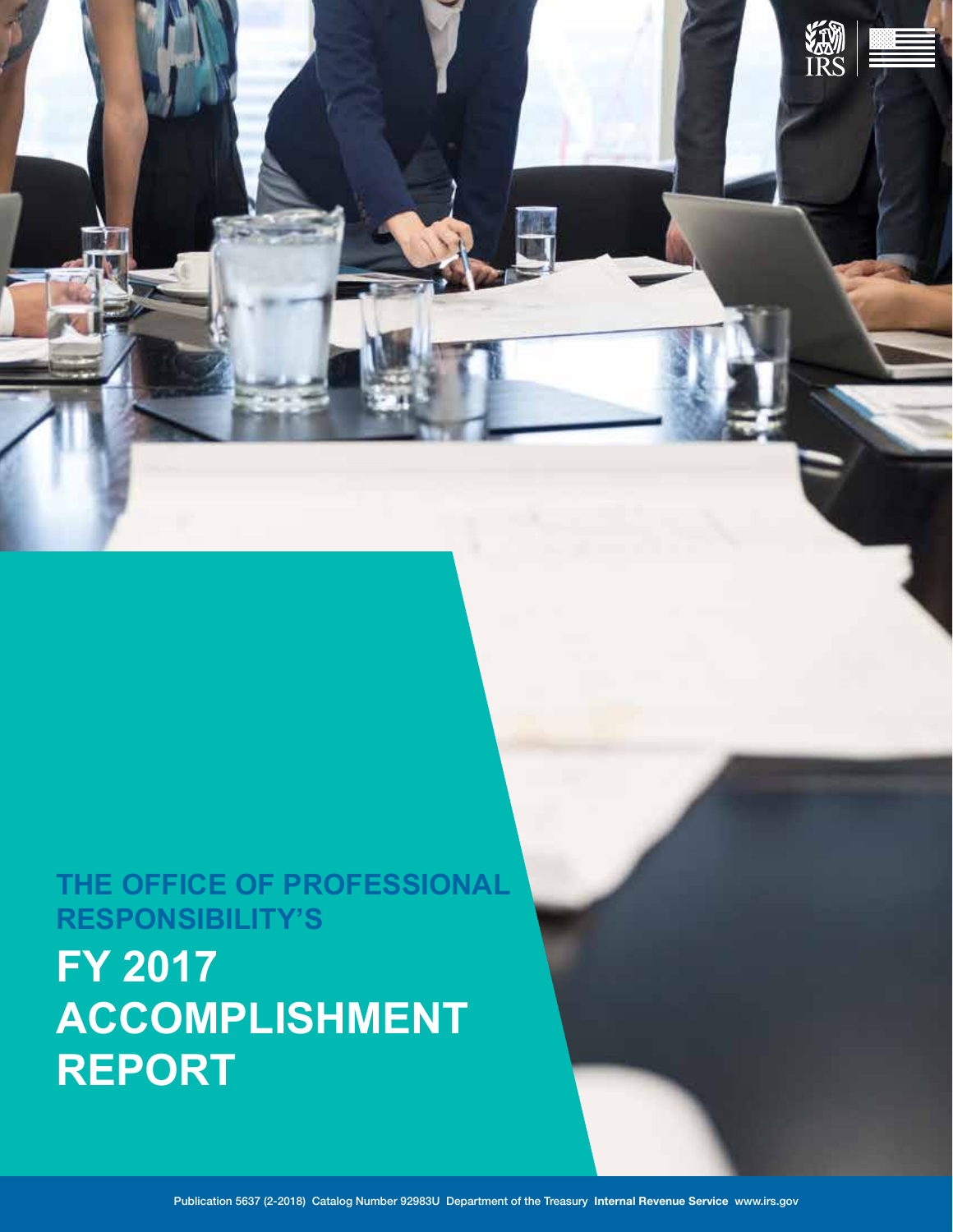# The History of the **Office of Professional Responsibility**



In January 2003, the Internal Revenue Service (IRS) announced the creation of the new Office of Professional Responsibility (OPR). The office was created as part of the IRS's modernization effort and continuing commitment to ensuring the integrity of the American tax system and its recognition of tax professionals as an integral part of effective tax administration. The office was also created in

Stephen A. Whitlock, Director response to the proliferation of tax avoidance schemes being promoted by large accounting/law firms and the marketing of tax opinions used to support them. The OPR replaced the former Director of Practice to enhance the oversight of these and other tax professionals.

Like the Director of Practice, the OPR derives its authority from Treasury Department Circular 230. Circular 230 is the common name given to the regulations promulgated from the statute found in Title 31, United States Code Section 330. Circular 230 is a hybrid document containing the rules, regulations, ethical/conduct provisions, and disciplinary procedures that apply to those who practice before the IRS. The statute and the body of regulations are the source of the OPR's authority. Title 31 seeks to ensure tax professionals possess the requisite character, reputation, qualifications, and competency to provide valuable service to clients in presenting their case to the IRS. Circular 230 contains the "rules of the road" for tax practice. The underlying issue in all OPR allegations/cases is the tax professional's "fitness to practice" before the IRS.

Prior to its reorganization in 2012, the OPR continued to administer the enrolled agent, enrolled retirement plan agent, and enrolled actuary programs it inherited from the Director of Practice. These duties included the processing of applications for enrollment, administering the Special Enrollment Examination (SEE), processing renewals of enrollment, providing oversight of continuing education requirements, and approving applications from those seeking approval to become IRS recognized continuing education providers. The OPR investigated allegations of misconduct on the part of attorneys, accountants, enrolled agents, and other tax professionals that represent taxpayers before the IRS pursuant to its authority under Title 31. However, a majority of the OPR resources were devoted to the processing and oversight functions associated with its Office of Practitioner Enrollment responsibilities. Much of the OPR's disciplinary work involved personal tax compliance issues identified during the enrollment/renewal process or practitioner personal tax non-compliance issues referred to the OPR by IRS field personnel.

The OPR underwent a major reorganization in February 2012. All processing functions were transferred to the new Return Preparer Office (RPO). The OPR is no longer responsible for enrollment, testing, and administrative processing functions associated with the enrolled agent, enrolled retirement agent, and enrolled actuary programs. This shift allows the OPR to focus on its core mission and direct all resources to the analysis and interpretation of alleged practitioner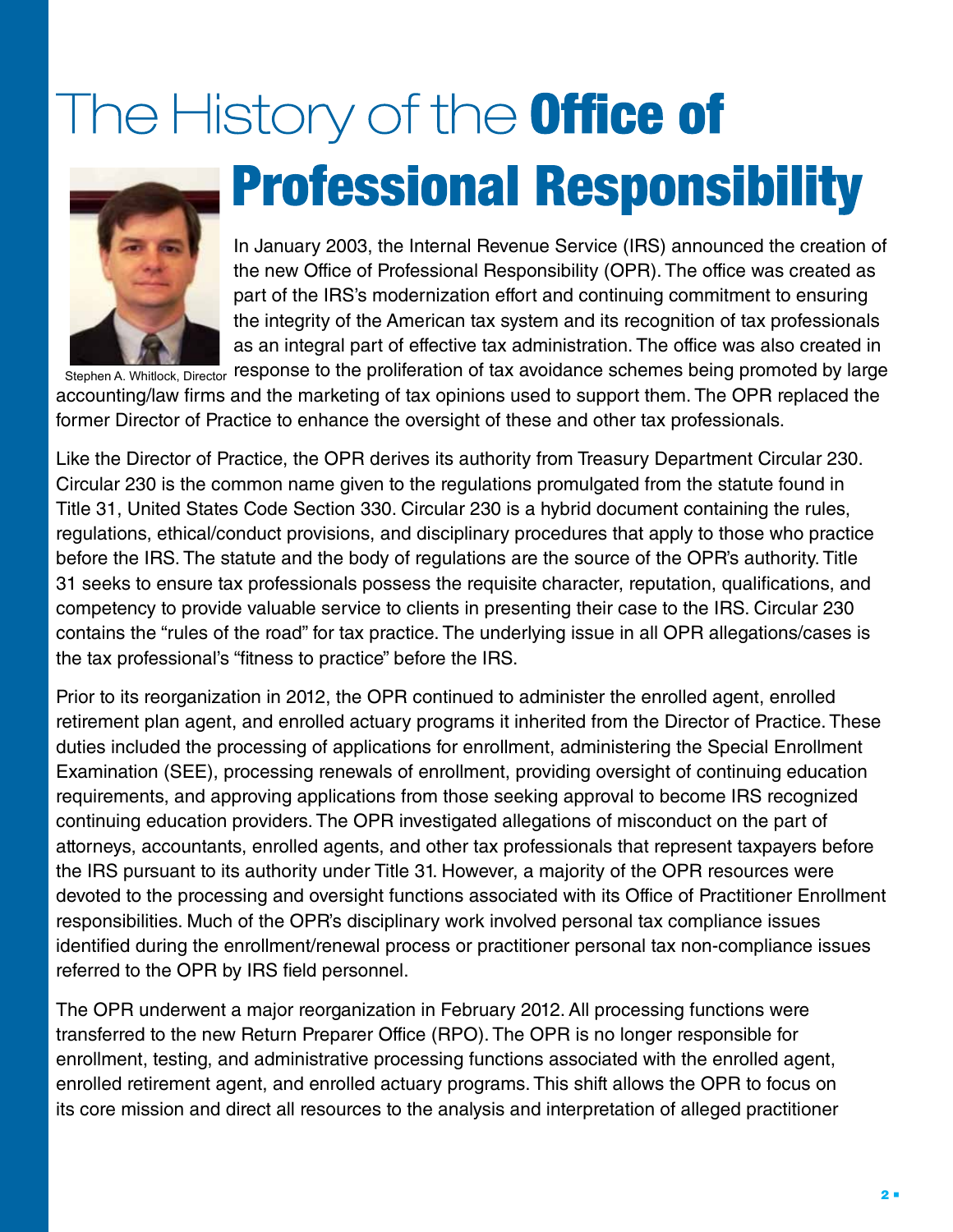misconduct and any resulting disciplinary proceedings under Circular 230. The OPR maintained its sole authority to interpret and apply the *Regulations Governing Practice Before the Internal Revenue Service* (Treasury Department Circular 230) and the sole authority for practitioner discipline under the regulations<sup>1</sup>. The OPR continues to support the IRS's strategy to enhance enforcement of the tax law by ensuring that tax practitioners adhere to professional standards and follow the law. The OPR remains independent from the Title 26 based enforcement components of the IRS.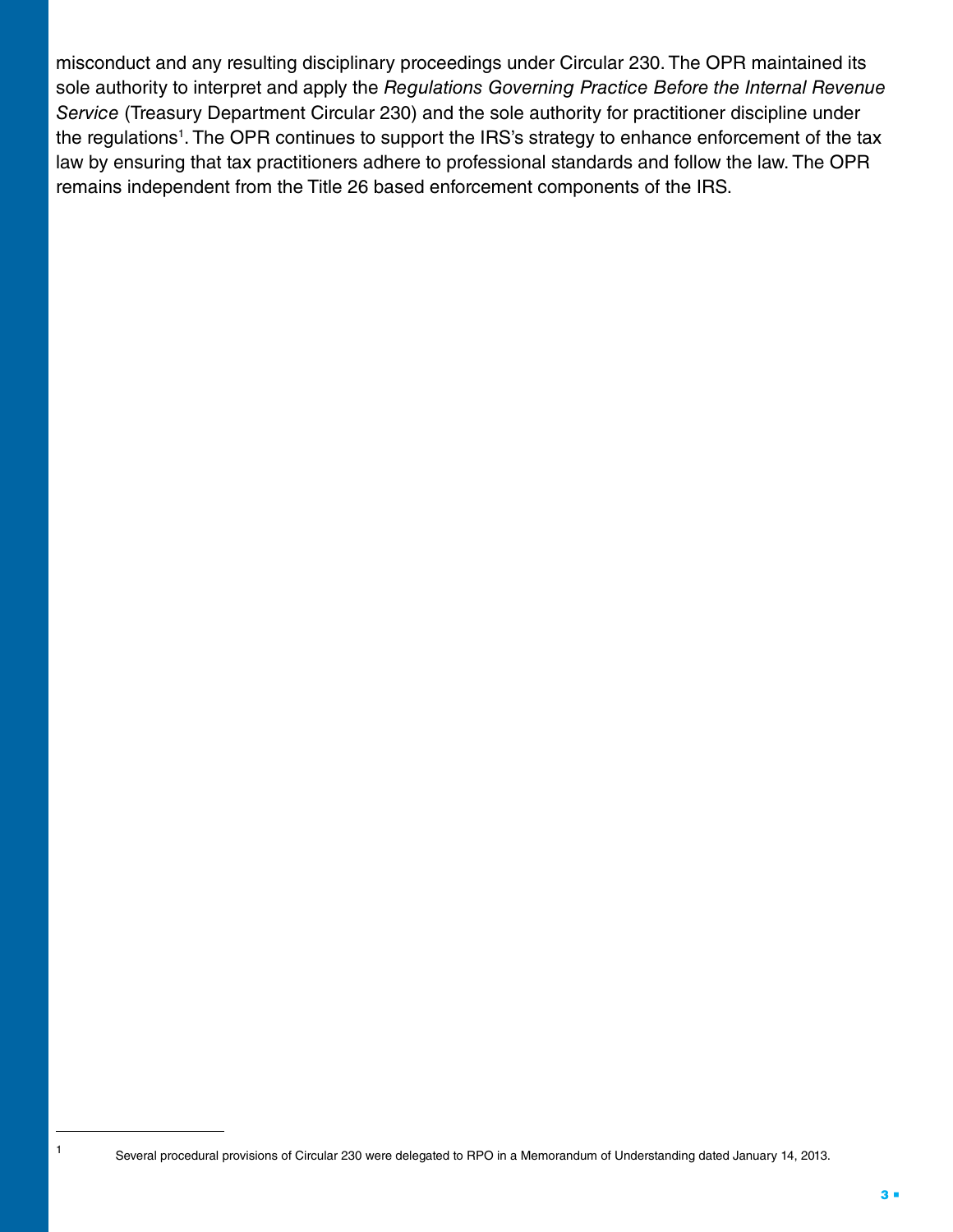# The OPR Organizational Chart



## FY 2017 ACCOMPLISHMENTS

**In this report, you will find accomplishments and goals regarding:** 

- The OPR's Administration of Practitioner Discipline;
- Policy and Procedure;
- 
- FY 2018 and Beyond.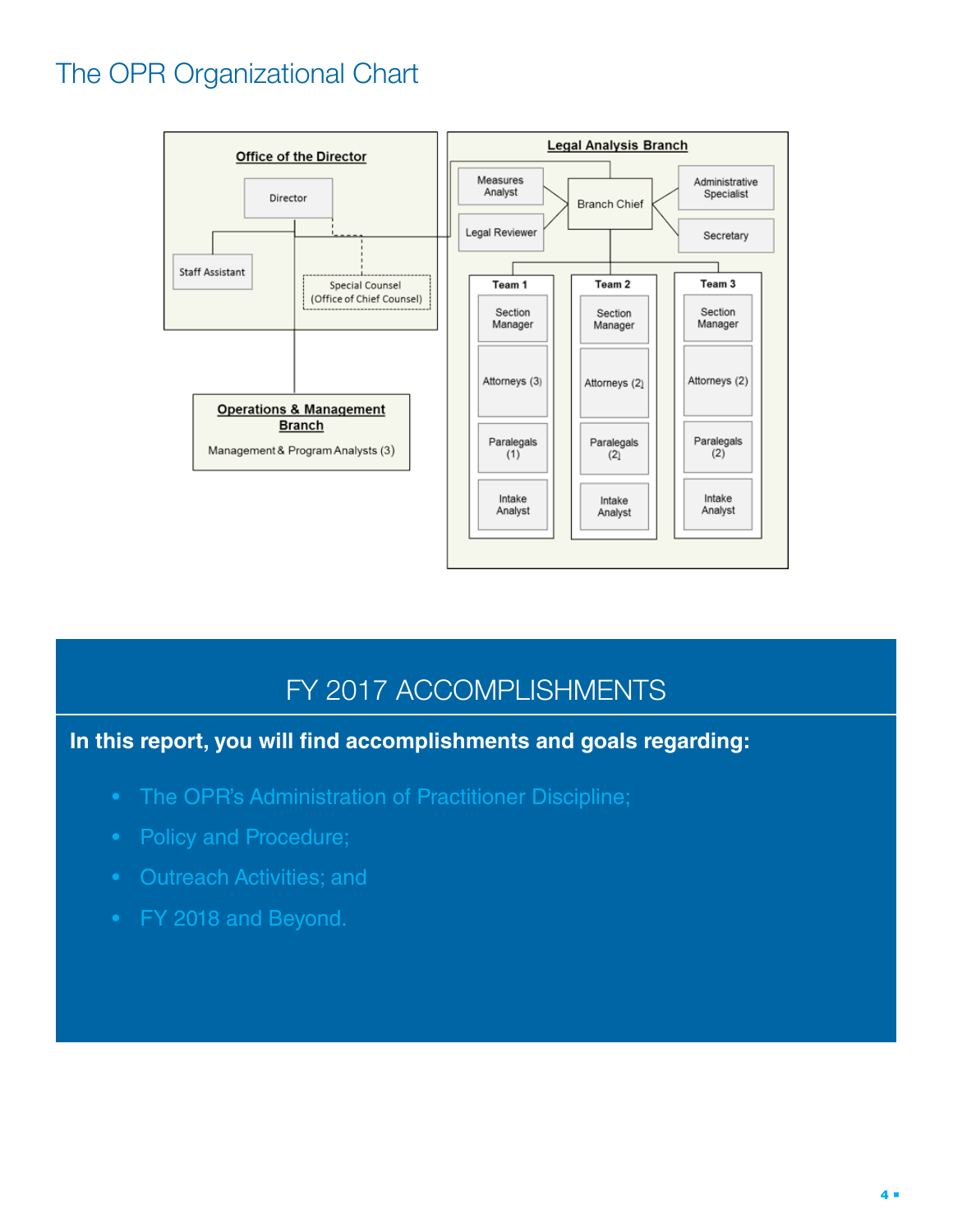### Administration of Practitioner Discipline

The mission of the OPR's Legal Analysis Branch (LAB) is threefold: (1) to perform the legal work required to investigate, substantiate, analyze, and interpret allegations of misconduct committed by tax professionals and determine whether practitioners have violated Circular 230 and, depending on the severity of violations and other factors, are overall fit or unfit to practice before the IRS; (2) to negotiate whenever possible appropriate levels of discipline; and (3) to initiate disciplinary proceedings before Administrative Law Judges (ALJs), when necessary.

#### **Case Inventory.**

|                | <b>Beginning</b><br><b>Inventory</b> | <b>Receipts</b> | <b>Closures</b> | <b>Ending</b><br><b>Inventory</b> |
|----------------|--------------------------------------|-----------------|-----------------|-----------------------------------|
| <b>FY 2016</b> | 471                                  | 846             | 889             | 428                               |
| <b>FY 2017</b> | 429                                  | 1,641           | 1,781           | 289                               |

In FY 2017, the OPR both received and closed more cases than it did in FY 2016, while maintaining an increased attention on resolving over-aged inventory. Over-aged inventory was reduced by 76.4-percent in FY 2017, building on a similar 76.9-percent reduction in FY 2016.

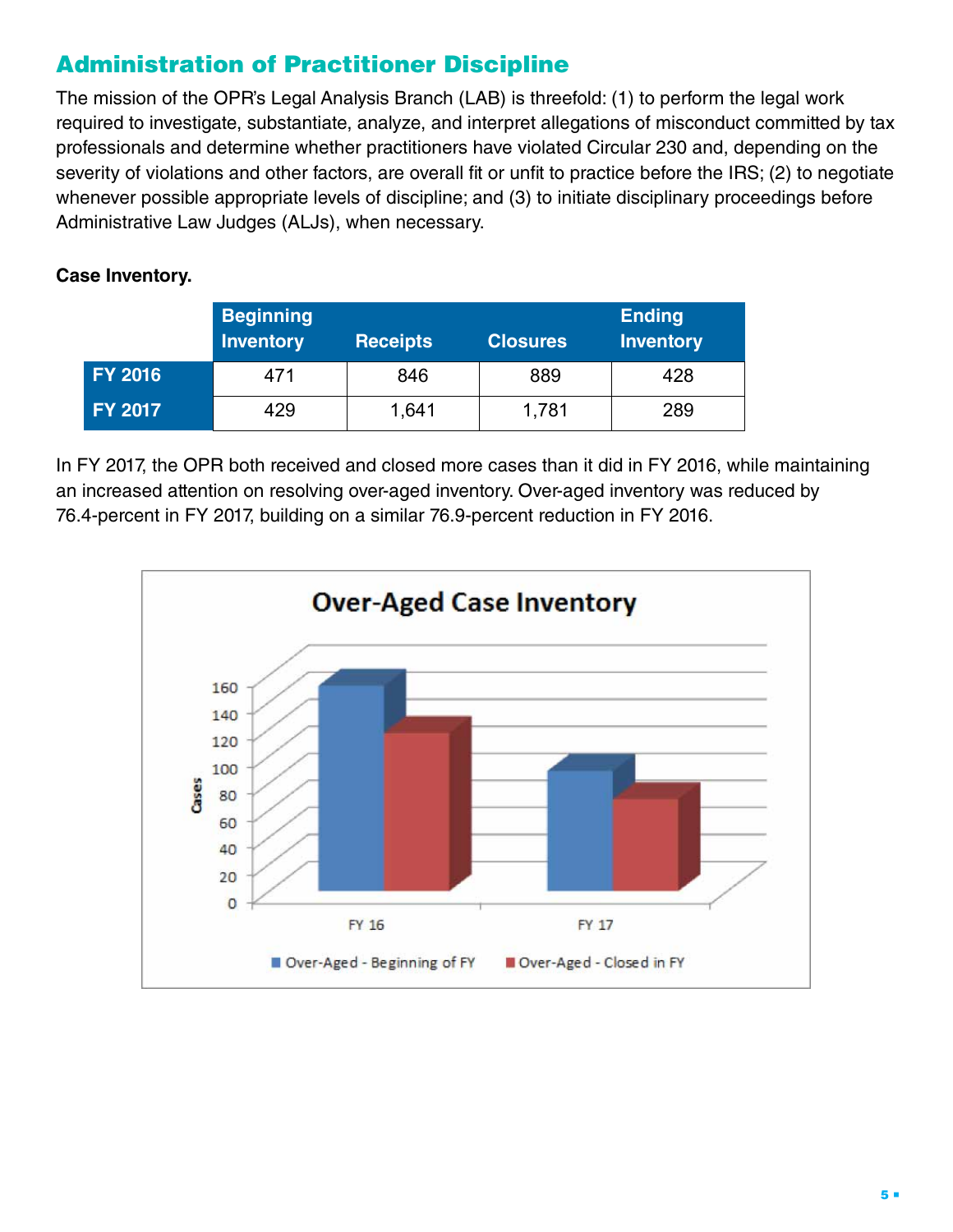#### On average –

- The number of new cases assigned to each attorney/paralegal was 25.61 a year, or 2.13 a month.
- The number of intakes per month was 136.75.
- The number of closures per month was 148.

In addition, the OPR worked with General Legal Services (GLS) in the Office of Chief Counsel to resolve one existing proceeding that was pending with an ALJ and to continue to zealously litigate another pre-FY 2017 proceeding. The OPR and GLS also constructively collaborated on the preparation and filing of four new formal complaints against tax practitioners in proceedings before ALJs, and moving two other cases toward administrative litigation. Formal complaints are initiated only after extensive but unsuccessful efforts to reach a negotiated resolution with the tax practitioner, and formal proceedings generally require substantial investment of staff time by both the OPR and GLS.

 attempt to comply with their own Federal tax obligations. **Practitioner Compliance Issues.** In the Fiscal Year 2016 Accomplishment Report, the OPR included a discussion of diligence issues, including factors that drove decisions on the actions taken by the OPR to resolve those cases. In the discussion of the OPR's inventory that follows, this report highlights another common case type--those involving practitioner compliance issues. Practitioners who demonstrate a high level of disregard for the Federal tax system are unfit to represent others who are making a good-faith

Circular 230, section 10.51 prescribes a non-exclusive list of incompetence and disreputable conduct for which a practitioner may be sanctioned. Section 10.51(a)(6) provides that incompetence and disreputable conduct includes willfully failing to make a Federal tax return in violation of the Federal tax laws, or willfully evading, attempting to evade, or participating in any way in evading or attempting to evade any assessment or payment of any Federal tax.

#### The OPR Case Inventory

Historically, a substantial majority of the OPR's cases fall into the following three case types:

- Compliance cases involving one or more alleged violations of Circular 230 that are directly related to the practitioner's disregard of personal and/or business tax compliance;
- Conduct cases involving one or more alleged violations of Circular 230 that are unrelated to the practitioner's level of tax compliance; and
- § Hybrid cases involving multiple alleged violations of Circular 230, some of which are compliancerelated and others that are conduct-related.

In FY 2017, the OPR closed more than 180 Compliance and Hybrid cases. Two of these closures occurred after an ALJ rendered a decision in a formal disciplinary proceeding – one decision ordering the disbarment of a practitioner and the other decision ordering the suspension of a practitioner – for proven violations of Circular 230 related to the practitioners' tax noncompliance. The remaining cases were resolved in one of the following ways:

- Negotiated Agreement;
- Reprimand;
- Soft Closing Letter / Compliance Closing Letter, cautioning recipients against continued delinquencies in tax compliance;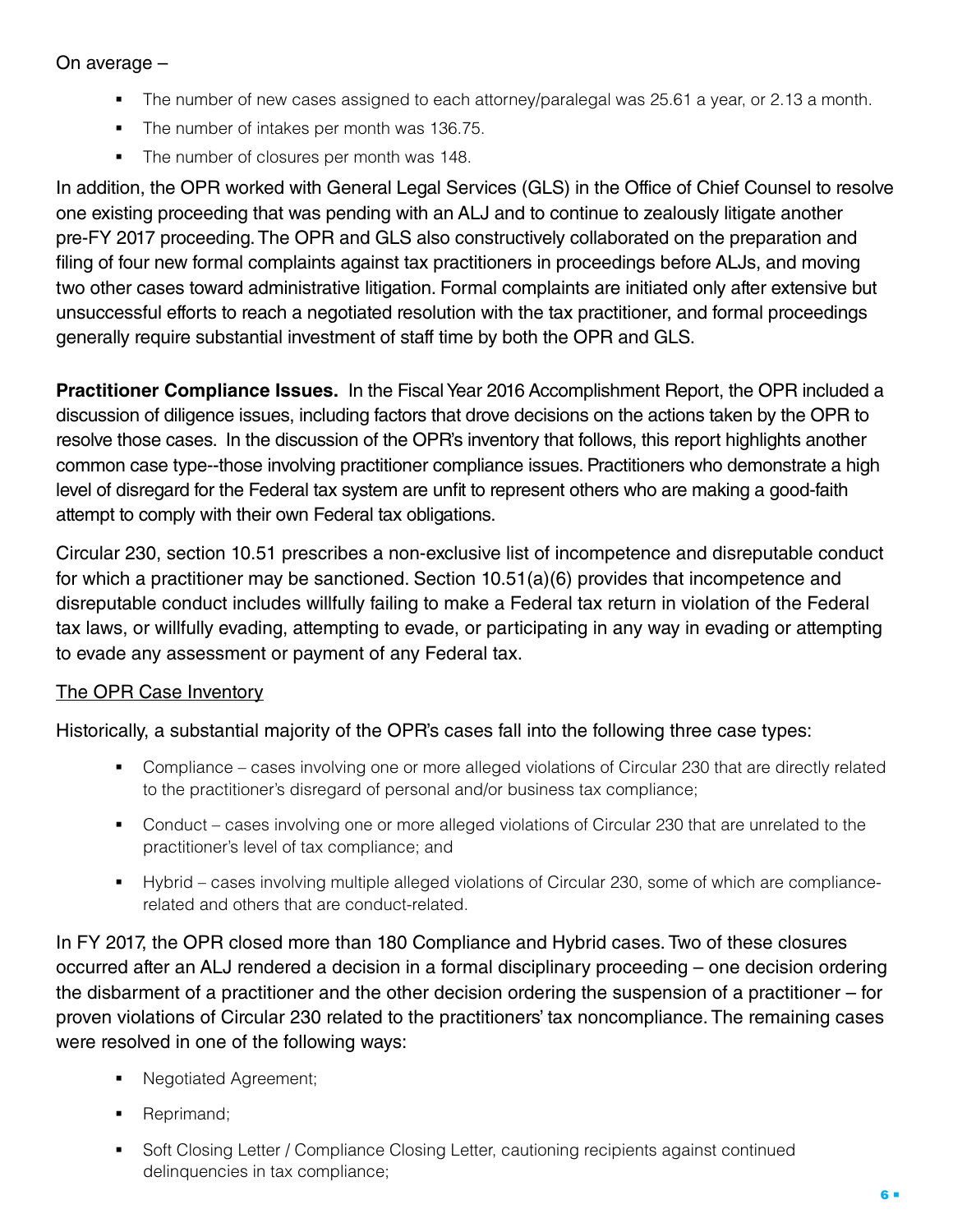- CAF Notification (to update the Centralized Authorization File (CAF) to record an individual's partial or complete ineligibility to practice before the IRS);
- Cease-and-Desist Letter;
- Closed Without Sanction; or
- Closed Without Action.

 or ignored their Federal tax obligations. For every case the OPR conducts in administering and enforcing the regulations in Circular 230, the outcome is largely dependent on the particular facts and circumstances of the case. However, what all compliance and hybrid cases generally have in common is an accountable practitioner who neglected

 appropriate to the facts of the underlying case. The discussion below summarizes similarities between cases based on how they were resolved; however, it is important to note that if a disciplinary sanction was imposed or pursued, it was

#### *Negotiated Agreement*

 tax compliant (if the practitioner has not already done so) and to remain tax compliant. As mentioned above, the OPR obtained two ALJ decisions in FY 2017 that included findings and conclusions that the respective practitioner's tax noncompliance violated Circular 230. If an OPR investigation identifies serious and ongoing tax noncompliance by a practitioner, the OPR will almost always institute a proceeding to seek that individual's suspension or disbarment from practice. In lieu of the OPR instituting or continuing a disciplinary proceeding under section 10.60(a) of Circular 230, a practitioner can voluntarily consent to be sanctioned under section 10.50, and the OPR can either accept or decline the offer or propose an offer that would be acceptable to the office under different terms. In FY 2017 and in prior fiscal years, the OPR entered into several negotiated agreements in which a practitioner consented to a voluntary sanction. Generally, if egregious willful failures to file required tax returns are present in a case or there is evidence of evasion of tax, the OPR will not accept anything less than a lengthy suspension, along with terms requiring the practitioner to become

#### *Reprimand*

 The OPR issued a significant number of private reprimands in FY 2017 as a case closing action. The OPR typically issues reprimands if the OPR has decisive evidence the practitioner being reprimanded willfully failed to file or timely file multiple tax returns, had balances due for multiple taxable periods at the beginning of the OPR's investigation, or committed a combined pattern of such behavior, but the individual has since become tax compliant (often after being contacted by the OPR). Many of the Hybrid cases resolved with a reprimand also had additional substantiated violations of other requirements or prohibitions in Circular 230.

As their respective titles indicate, a reprimand is a stronger action than a soft closing letter or compliance closing letter. A reprimand declares that the practitioner violated Circular 230 through conduct that was well below the baseline standards of ethical and professional responsibility to which all practitioners are held, and the language firmly admonishes the practitioner accordingly. Because of a reprimand's nature, the cases in which the OPR issued a letter of reprimand were generally more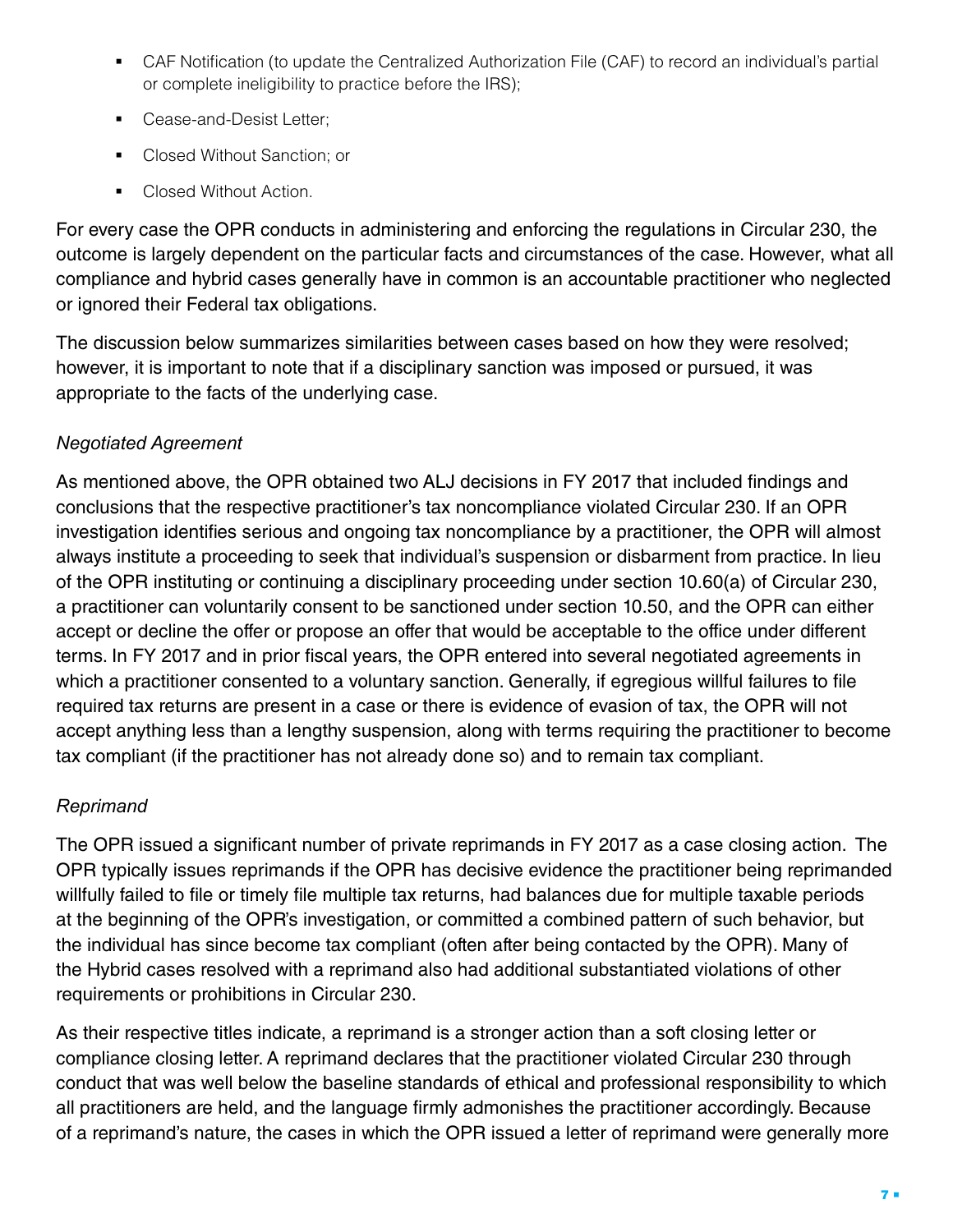serious and of greater concern than those that were concluded with a soft closing letter or compliance closing letter to a practitioner.

#### *Soft Closing Letter / Compliance Closing Letter*

The OPR also issued numerous soft closing letters and compliance closing letters in FY 2017 prior to case closure. In general, soft closing letters and compliance closing letters are issued if the OPR has evidence the individual failed in the past to file or failed to timely file a tax return for one or two periods or pay balances due and the individual has since become tax compliant.

#### *CAF Notification or Cease and Desist Letter*

 The OPR closed several cases in FY 2017 with a CAF Notification or a cease-and-desist letter. A future. CAF Notification or cease-and-desist letter is a common resolution when the individual is not currently eligible to practice before the IRS and is unlikely to attempt to engage in unauthorized practice in the

#### *Closed Without Action and Closed Without Sanction*

There were also some cases on individuals who were referred to the OPR to investigate alleged taxcompliance violations that the OPR closed without action or closed without sanction in FY 2017. These closures generally were due to one or more of the following reasons:

- Lack of practitioner information (e.g., the OPR was unable to identify or locate the practitioner who was referred based on the information provided);
- Lack of jurisdiction; or
- Lack of a Circular 230 violation present (in other words, an OPR investigation did not reveal a violation).

#### *Expedited Suspension Procedures*

described in Circular 230 section 10.82 are utilized. Another OPR case type is "XP" – which are cases where the expedited suspension procedures

Section 10.82 authorizes the OPR to immediately suspend a practitioner who is subject to one of five bases for suspension after the practitioner is provided notice and an opportunity to respond (and participate in a conference with the OPR if requested). Expedited action in these cases is needed to prevent harm to taxpayers and the Federal tax system. The OPR commences an XP proceeding by sending a practitioner an Order to Show Cause why the practitioner should not be suspended from practice before the IRS. An Order to Show Cause explains the basis (or bases) for the proposed suspension and how and by when the practitioner served with the order can respond and have a conference with the OPR.

Repeated instances of non-filing of Federal tax returns demonstrates willfulness and a high level of disregard for the Federal tax system, regardless of the type of tax return at issue. Practitioners who exhibit contempt for the internal revenue laws will erode integrity in the process of taxpayer representation if allowed to continue to practice and pose a danger to taxpayers who trust that their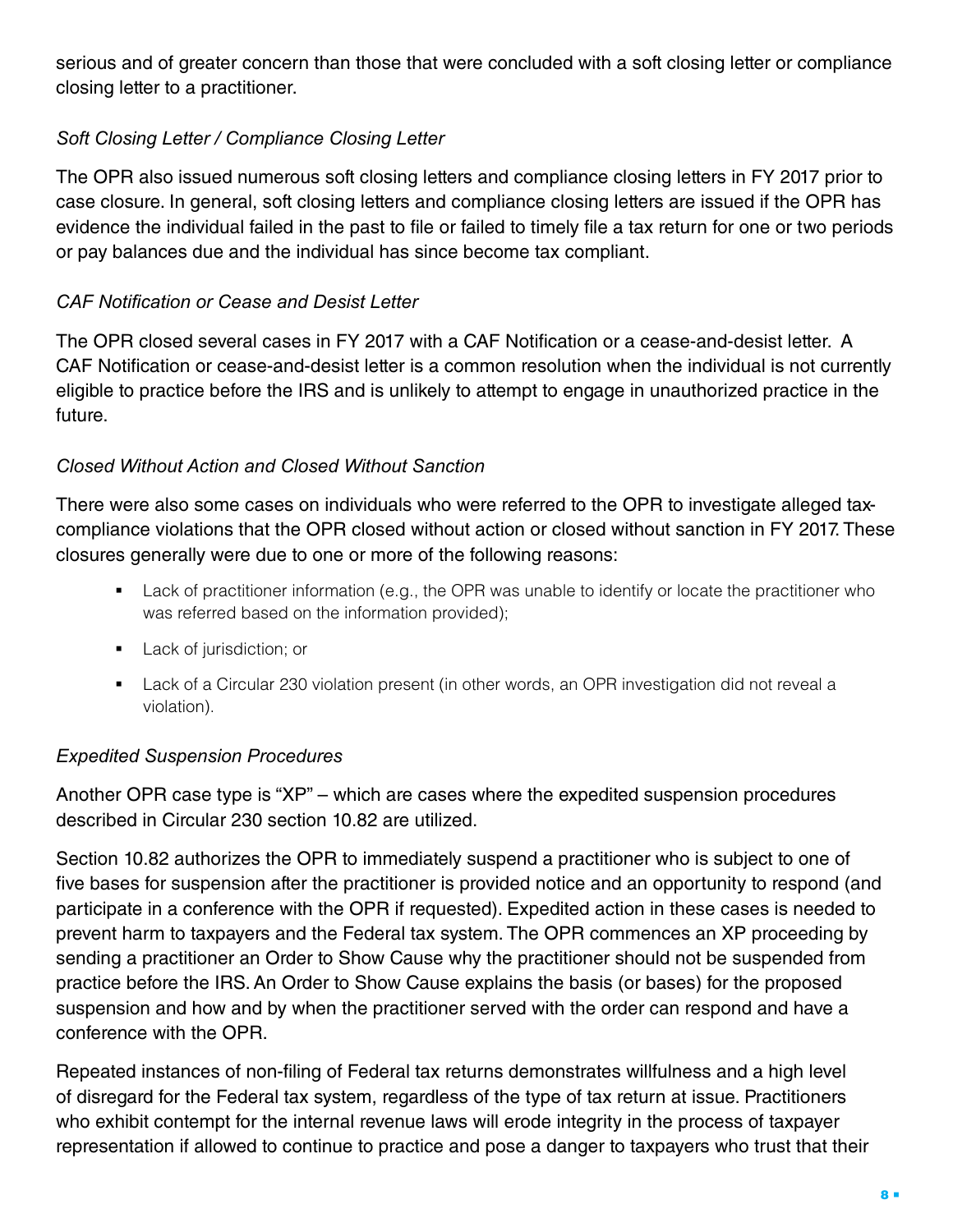tax matters with the IRS are being properly handled. As a result, section 10.82 was revised in June of 2014 to extend the expedited disciplinary procedures to apply to practitioners who have demonstrated a pattern of willful disreputable conduct by either:

- (1) failing to make an annual Federal tax return, in violation of the Federal tax laws, during 4 of the 5 tax years immediately before the institution of an expedited suspension proceeding; or
- (2) failing to make a tax return required more frequently than annually (such as quarterly), in violation of the Federal tax laws, during 5 of 7 tax periods immediately before the institution of an expedited suspension proceeding.

In FY 2017, the OPR issued an Order to Show Cause to 11 practitioners for compliance failures described in section 10.82. In seven of the 11 cases, failures to file were the sole basis for the Order to Show Cause. After each practitioner was provided with notice through the Order to Show Cause and an opportunity to be heard, nine practitioners were immediately and indefinitely suspended, and the OPR entered into negotiated agreements with the remaining two practitioners.

**ALJ Cases.** As indicated above, during FY 2017, the OPR had six cases in litigation before ALJs. The OPR's position was conclusively sustained by the presiding ALJ in three cases, and three other cases were at various stages of the ALJ or appellate process as of the end of the fiscal year. In one case, an ALJ decision was reversed on procedural grounds by the Treasury Appellate Authority, and remanded for further consideration by the ALJ. The parties are awaiting the ALJ's decision on remand, with the right to appeal back to the Appellate Authority. The Appellate Authority's decision demonstrates that he is exercising the independent judgment conferred on him as the Secretary's delegate for deciding appeals.

The two cases that the OPR and GLS instituted in FY 2016 that continued into FY 2017 (one is now final, while the other is ongoing) involved allegations of willful tax noncompliance as a taxpayer or tax noncompliance coupled with misconduct in practice before the IRS. The four new complaints filed this fiscal year included:

- a. Three complaints involving issues of practitioner tax noncompliance or a combination of such tax-compliance failures and other issues of improper conduct as a Circular 230 practitioner; and
- b. b. One complaint involving disreputable conduct committed in practice not before the IRS but still rendering a practitioner unfit to continue as a Circular 230 practitioner in good standing.

Further, two of the four complaints were filed after a practitioner subject to an expedited-suspension proceeding under section 10.82 of Circular 230 exercised their right to appeal a suspension by demanding the case be brought before an ALJ.

**Case Closures.** The OPR is responsible for the oversight of tax practitioner conduct in federal tax matters and has exclusive authority for practitioner discipline, including the initiation of disciplinary proceedings to impose sanctions under Circular 230. During the fiscal year, we continued our focus on the day-to-day investigation, analysis, and disposition of reports and other information of suspected practitioner misconduct and on our commitment to ensure consistent application of due process throughout the lifecycle of a case.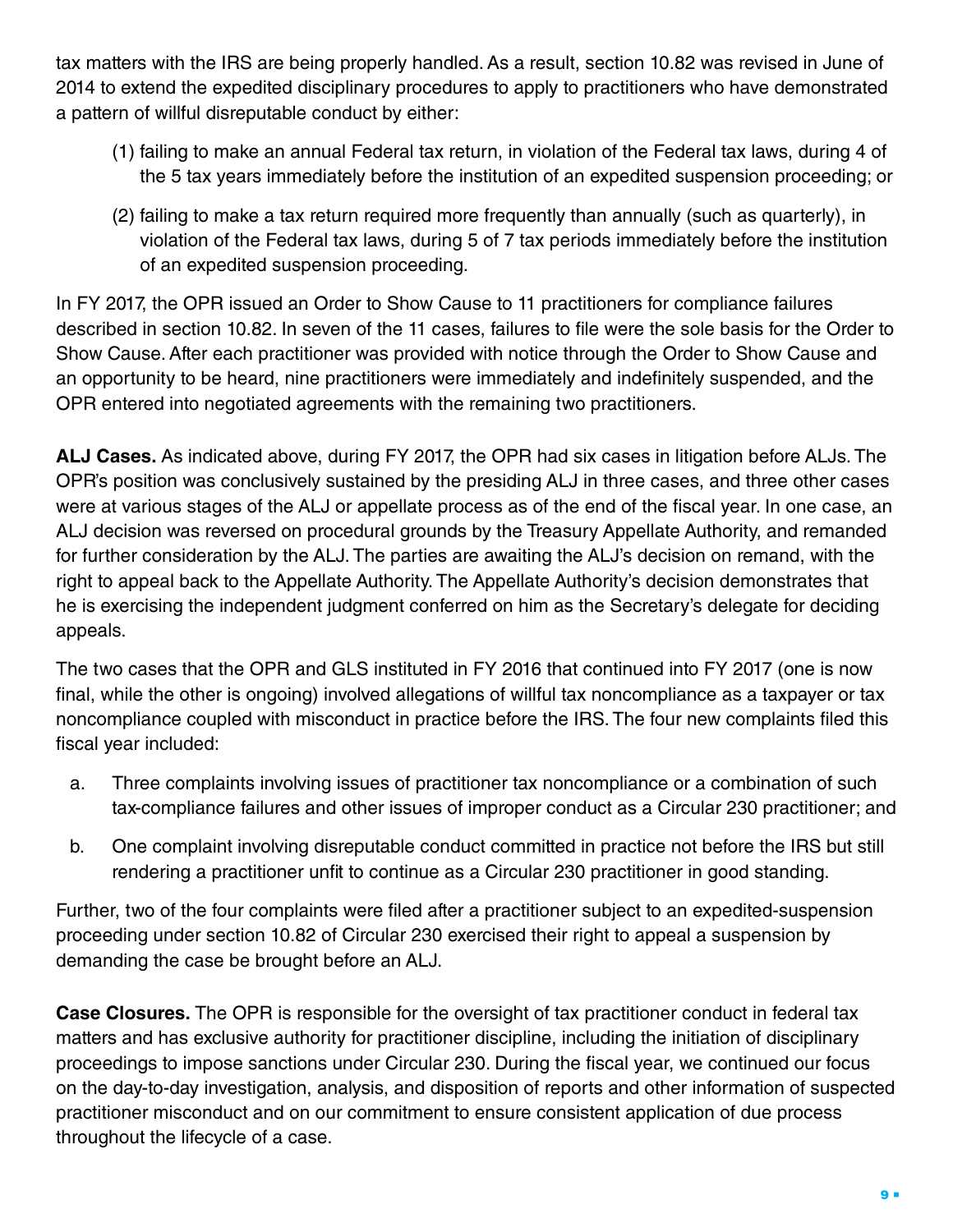conditions apply to the practitioner. The OPR also issued 33 reprimands and 44 "soft" notices. A "soft" With regard to enforcement, we imposed or obtained a total of 216 disciplinary or corrective actions during FY 2017, including one **Disbarment** from practice before the IRS, 45 **Suspensions** from practice, and one **Censure**. We entered into three Deferred Discipline Agreements—these are consensual arrangements between the OPR and a practitioner, whereby the practitioner admits to specified Circular 230 violations and the OPR defers discipline for a probationary period during which notice informs the recipients of apparent (more likely than not) violations of Circular 230 and advises the individuals, after an opportunity to respond, that the OPR does not intend to take any further action under the circumstances. A notification is a reminder that good standing as a practitioner requires adherence to Circular 230 and warns against future misconduct.

In addition to the "soft notices," the OPR issued 16 cease-and-desist letters to individuals who, despite being ineligible to practice on behalf of taxpayers (often because of a Circular 230 suspension or disbarment), have attempted to represent taxpayers before the IRS. Similarly, the OPR considered 25 petitions from disbarred or suspended practitioners seeking to be reinstated to practice. The OPR denied six of those petitions, due to a continuing risk to taxpayers and tax administration.

## POLICY AND PROCEDURE

**Reporting Agent Program.** The OPR is assisting SB/SE Collection Policy (Employment Tax Policy) in developing proposed procedures to suspend reporting agents from the IRS's Reporting Agent program (RAP) for significant noncompliance with the requirements of the program. Reporting agents are businesses that are appointed by an employer (on Form 8655, Reporting Agent Authorization) to sign and file the employer's federal employment-tax returns and deposit or pay employment taxes for the employer. SB/SE is considering whether to establish formal procedures for reporting-agent suspension, in accordance with Rev. Proc. 2012-32.

The revenue procedure specifies the requirements for an employer to appoint a reporting agent, the scope of the reporting agent's authorization, and the IRS's "right to suspend a Reporting Agent from the Reporting Agent program" (section 8). The revenue procedure also lists five general grounds that can result in a proposed suspension, which is subject to administrative review at the reporting agent's request. Further, if a suspension is imposed, the revenue procedure allows the suspended reporting agent to appeal. The provisions concerning suspension were carried over from the preceding guidance, Rev. Proc. 2007-38. To date, the IRS has not used its authority to propose suspension, or to suspend, any reporting agent, regardless of any instances in which suspension may have been warranted. Collection Policy estimates the current number of reporting agents is approximately 30,000, the overwhelming majority of which fulfill their filing and payment obligations on behalf of customers.

Based on the OPR's role as a disciplinary authority with general jurisdiction over tax professionals who are paid to represent taxpayers' interests before the IRS, SB/SE reached out to the OPR about the possibility of the OPR rendering suspensions of reporting agents, including deciding any appeal of a suspension.

Under SB/SE's proposal, Collection personnel in the field would refer cases involving serious infractions of the RAP to the OPR, recommending suspension of the reporting agent from the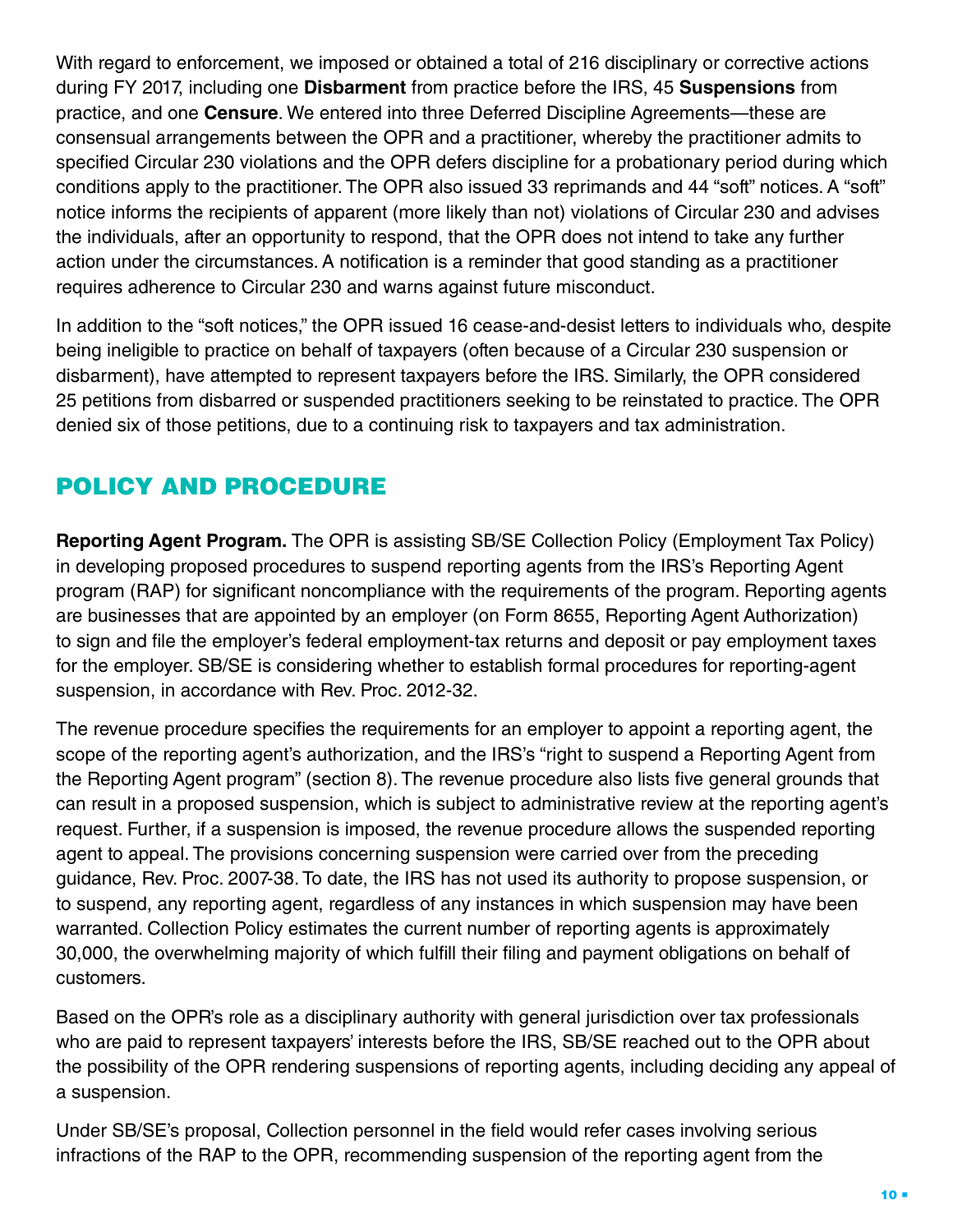program. Specific referral criteria that supplement the grounds for suspension listed in Rev. Proc. 2012-32 are currently in development and are intended to identify those reporting agents whose conduct of non-filing and nonpayment quantitatively merits recommending suspension. Upon referral, if the OPR agrees with the suspension recommendation, the OPR would issue a notice to the reporting agent proposing suspension from the RAP. After this notice and an opportunity for the reporting agent to be heard, the OPR would then decide if the company should be suspended or not. If suspended, the former reporting agent would have the right (under section 11 of Rev. Proc. 2012-32) to appeal the suspension to the OPR. Staff members who were uninvolved in the initial decision (and not supervised by those who were involved) presumably would conduct an independent review of the case, and the OPR's Director (or delegate) would uphold or set aside the suspension.

This proposed process would be similar to what the OPR already does in connection with certain other programs, ancillary to its core mission of implementing Circular 230's rules of practice, namely:

- Tax Return Preparers' Privilege of Limited Practice. In 2014, the Commissioner delegated to the OPR both the first-line and appellate authority prescribed in Rev. Proc. 81-38 to determine a return preparer ineligible to represent taxpayers (specifically, current or former clients whose returns the individual prepared and signed) because of the preparer's abuse of the practice privilege or for committing criminal or other disreputable conduct.
- **Enrolled Agent Program**. An applicant whose application for enrollment or to renew enrollment as an enrolled agent is denied, due to failing the requirements to become enrolled or reenrolled, may appeal the denial (per section 10.5(f) of Cir. 230). The OPR decides these appeals.
- § Program for Certification of Professional Employer Organizations (CPEOs). As mandated by statue, the IRS promulgated in 2016 and 2017 a series of published guidance creating a program for professional employer organizations to be certified (effectively a seal of approval that allows a customer to rely upon the services of a CPEO to handle the customer's federal employment-tax filing and payment obligations for wages paid to the customer's employees (covered by a contract between the CPEO and the employer), without the customer incurring liability for unfiled returns or unpaid taxes). PEOs must apply to be certified, must comply with program requirements, and may be denied entry into the program or have their certification as a CPEO revoked. If the CPEO Program Office in SB/SE denies an application or suspends an organization's certification and proposes revocation, Rev. Proc. 2016-33 and Rev. Proc. 2017-14 authorize the OPR to review and decide any appeal of the denial or of the suspension and proposed revocation.

**The Return Preparer Database.** The OPR module in the Return Preparer Database is now being used to identify individuals who have been disciplined by the OPR. By running an individual's preparer tax identification number (PTIN) through this database, the RPO can identify PTIN holders participating or applying to participate in the RPO's Annual Filing Season Program who were disciplined under Circular 230. The Annual Filing Season Program participants must consent to adhere to specific practice obligations outlined in Subpart B of Circular 230 ("Duties and Restrictions Relating to Practice") and to not violate section 10.51 of the Circular ("Incompetence and disreputable conduct"). Additionally, the rules applicable to the Annual Filing Season Program in Rev. Proc. 2014-42 provide that tax return preparers who have been suspended, disbarred, or disqualified from practice before the IRS are "ineligible" to participate in the Annual Filing Season Program (sec. 4.06(1)(a)). Therefore, return preparers should not be participating in the Annual Filing Season Program once they are suspended or disbarred by the OPR. Using this new function of the Return Preparer Database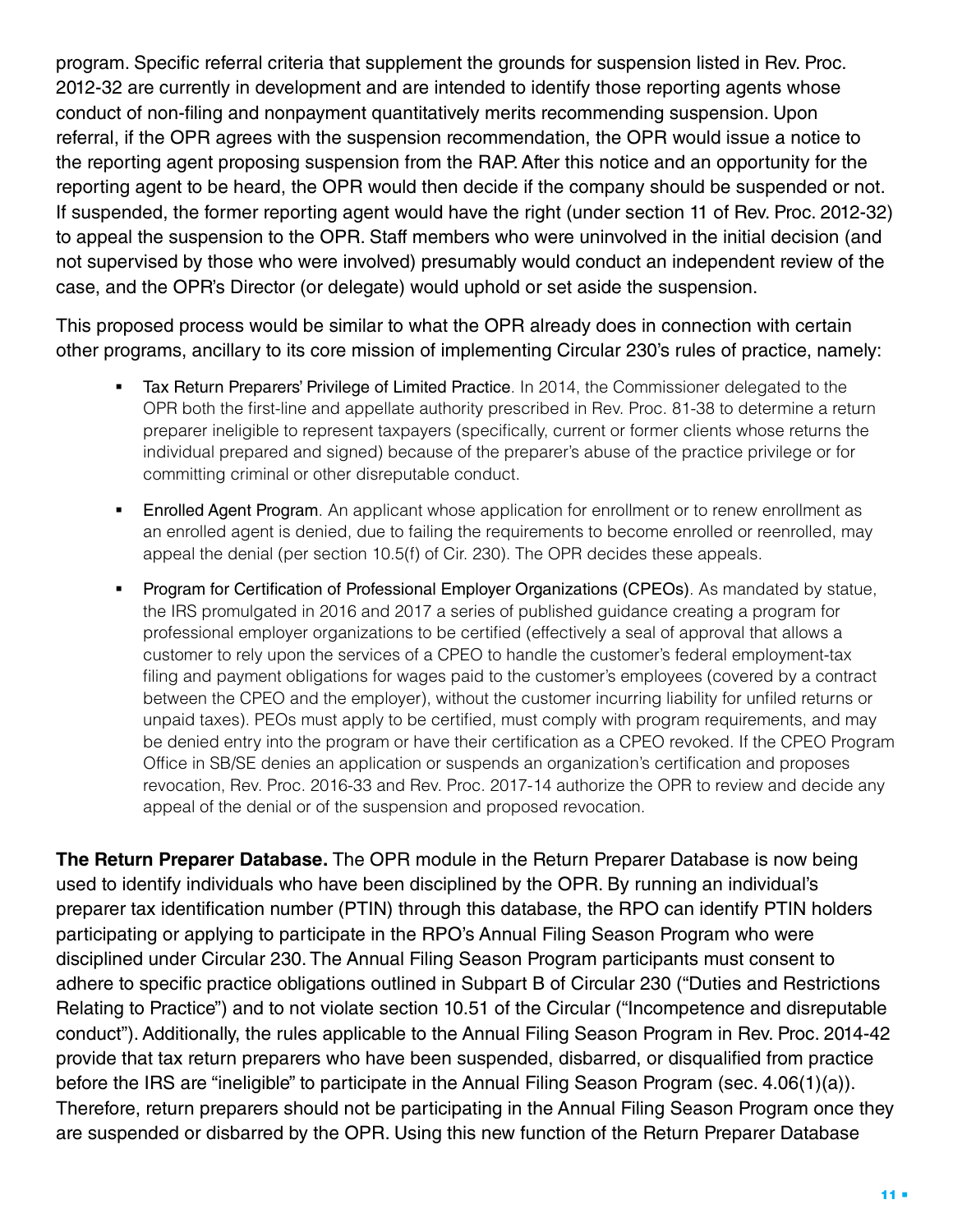has resulted in the referral of eight return preparers to the RPO's Suitability Office for review and consideration for removal from the Annual Filing Season Program.

 process, and the first triage team meeting was held on April 4. **Case Selection and Triage Process.** During an OPR organizational assessment conducted in the second half of calendar year 2016, it was recommended that the OPR's LAB attorneys and paralegals play a larger role in the case intake and selection process through the adoption of a "triage" process for incoming referrals. In late March 2017, the OPR began pilot testing a weekly case-selection triage

 takes their place. In addition, the triage team will always consist of one attorney from each LAB team. For purposes of the pilot test, all LAB paralegals and attorneys will serve on the triage team for three weeks at a time. Each triage team consists of one LAB paralegal and two LAB attorneys. To increase consistency and promote collaboration between the LAB teams, one paralegal or attorney rotates off the triage team each week and another paralegal or attorney, who is not from the same LAB team,

 assignment or closure. In the event a Circular 230 violation is alleged in a referral and preliminary research suggests the OPR has jurisdiction, an Intake Analyst completes a summary check sheet and uploads research results (e.g., credentials research and CAF research) into the OPR's Case and Correspondence Management System (CCMS) before indicating that the referral is ready for triage. Triage team recommendations (i.e., case acceptance, declination, or additional research needed) are made by majority rule, documented using a "Referral Acceptance/Declination Form," and guided by a "Case Selection Document." If the triage team's recommendation is not unanimous, the dissenter's reasoning is documented. All triage team recommendations are reviewed by the LAB Chief prior to case

 the case. During FY 2017, the triage team met a total of 20 times and triaged 123 referrals. Of the 123 referrals triaged, the various teams recommended that 81 referrals be opened as a case and assigned to an attorney or paralegal for investigation, one referral be returned to an Intake Analyst for additional research, and 41 referrals be closed with no further action. The LAB Chief agreed with all but five closure recommendations and four case-acceptance recommendations. Generally, and as requested, each Referral Acceptance/Declination Form completed by the triage team with an "acceptance" recommendation provided helpful suggestions and next steps for the LAB employee who is assigned

Going forward, it is anticipated that each triage team will consider eight referrals per meeting. This will allow the OPR to triage 400 referrals a year (assuming 50 meetings), which should enable consideration of all referrals submitted to the office, while still allowing the OPR to pursue and triage other potential violations of Circular 230 (e.g., after searching available information sources, such as IRS penalty databases).

 perspectives when determining which cases will be worked. The recommendation to involve LAB attorneys and paralegals in case triage was intended to increase employee engagement in the work selection. Additional benefits are improved collaboration and knowledge transfer among the OPR staff, and improved consistency in documentation of case selection decisions. The triage approach also adds an additional assurance of integrity in the OPR case selection process, formalizing long-standing separation of duty practices and providing multiple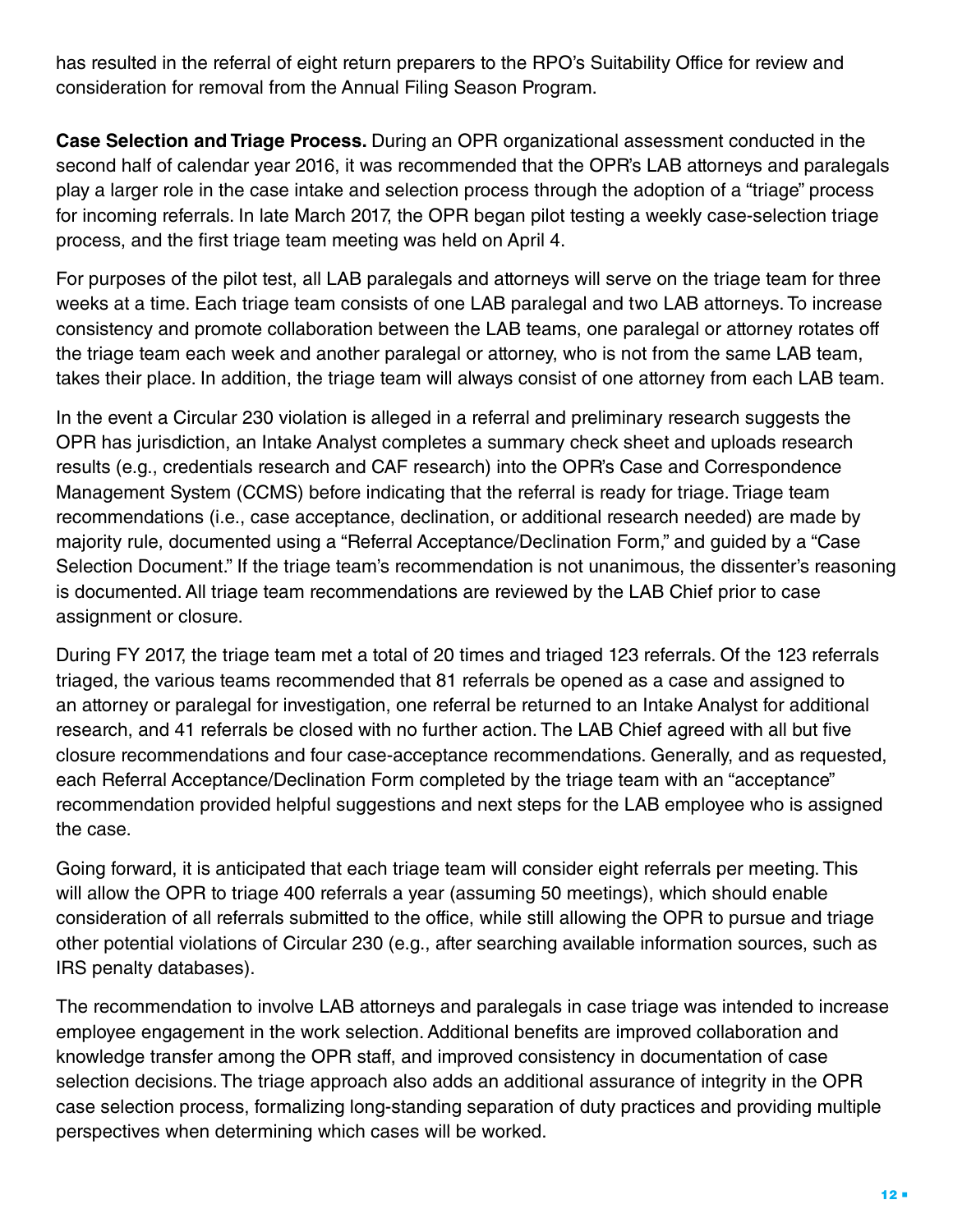**RPO Referral Criteria.** The OPR receives more referrals from the RPO than from any other IRS organization. Indeed, the RPO and the OPR have a Memorandum of Understanding (MOU) in place between the offices that in part provides for the RPO to refer certain matters to the OPR for our review and possible treatment as cases under Circular 230. Many of the referrals that the OPR receives from the RPO are not actionable, however, generally because the individual referred is an unenrolled tax return preparer whose alleged misconduct relates to return preparation. In an ongoing effort to reduce the number of RPO referrals that the OPR cannot act on, and to conserve each office's resources, the OPR re-assessed its needs and priorities in connection with the referrals. We focused on the categories within the referrals currently prescribed by the MOU (and among the pool of other, potential referrals) we are most interested in receiving as ones the office can jurisdictionally act on and do so in a meaningful way. Based on the results of that reassessment, the OPR and the RPO held productive meetings together to discuss how to best align referral practices with the capabilities of both offices. The two offices also began a process of drafting, reviewing, and refining a set of revised referral criteria. Once the criteria are finalized, they will be incorporated into an updated OPR/RPO MOU.

 building block for our eventual move to wholly electronic case processing. **Scanning Procedures.** The OPR has formalized its process for scanning documents. The OPR maintains approximately 20 to 25 Standing Operating Procedures (SOPs)—a set of management- and Director-approved documents that detail the various procedural steps for staff to follow to implement the OPR's principal functions. An additional SOP was created to provide specific instructions on how to use the technology options available to the office for document and image scanning in order to construct a complete electronic case file, including instructions on use of consistent filename conventions. The SOP also includes a very specific example to illustrate the application of the National Archives and Records Administration's definition of a "record" when notes are made on "working copies" of documents. This consolidation restates in one place the basic expectation that the electronic case file should contain a complete record of actions taken, evidence relied on, and documents received or produced for each case. A complete electronic case record is a fundamental

continuing education records required to be maintained under this part." **Continuing Education Appeals.** Enrollment to practice before the IRS is a cyclical process, such that enrolled agents must renew their enrollment by application to the IRS every three years, and must complete 72 credit hours of qualifying continuing education during an enrolled agent's threeyear cycle. Circular 230 specifies that an applicant for renewal of enrollment must retain, for four years after the date of renewal, information and documents evidencing completion of the mandated hours of continuing education. To help ensure compliance with the requirements, section 10.6(j)(2) of Circular 230 provides that the "continuing education records" of an enrolled practitioner "may be reviewed to determine compliance with the requirements and standards for renewal" and "[a]s part of this review, the enrolled agent . . . may be required to provide the Internal Revenue Service with copies of any

When an enrolled agent appears to have failed to comply with renewal requirements, the IRS (through the RPO) must notify the enrolled agent of the evident failure and state the basis for the determination of noncompliance and afford the enrolled agent a period of 60 days to provide the information needed to confirm compliance with renewal requirements. If an enrolled agent does not take corrective action within the 60 days and thereby fails a compliance review, the RPO issues a notice letter to the practitioner stating that he or she is no longer eligible to practice before the IRS as an enrolled agent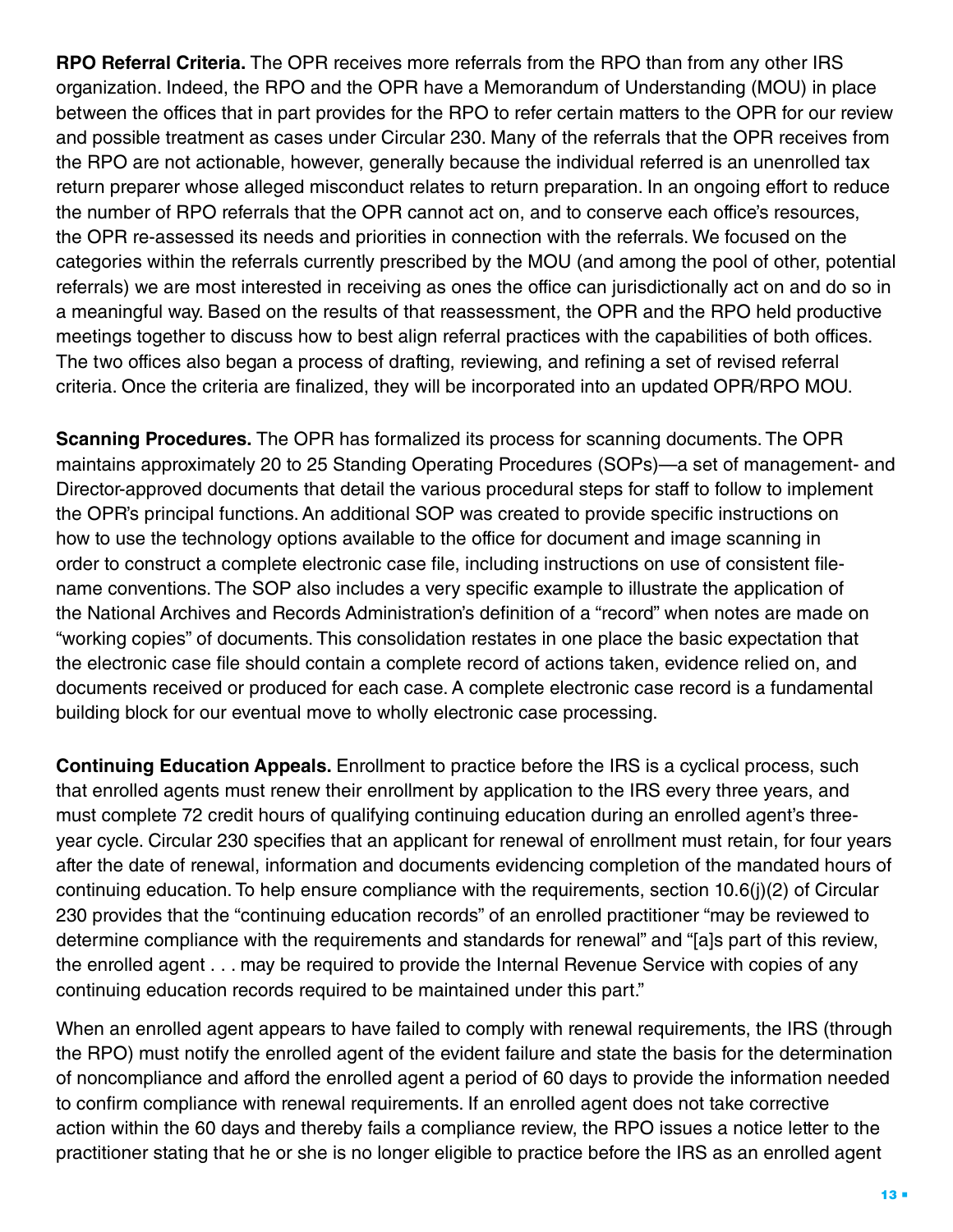(effectively revoking the individual's status as an enrolled agent). Upon receipt of the RPO's notice letter, the enrolled agent has 30 days to file a written protest (an appeal) of the denial. If the enrolled agent files a written protest within 30 days, and absent an eleventh-hour demonstration of compliance with the renewal requirements, the RPO will forward the protest to the OPR for a final decision. The OPR is developing an SOP that will apply to these appeals and producing standardized template documents that the OPR will use to render our decision on the protest/appeal.

**Authentication of Third Party.** The IRS's Identity Assurance Office (IAO) is working to define enterprise-wide strategies for authenticating third-party users and has proposed a plan to develop an official authorization strategy focused on defining the function, applicability and capability for these authorized users and a roadmap for how it is to be implemented. The IAO and Online Services are leading this effort and leveraging the benefits of using a "Core Team" of stakeholders and subjectmatter experts from across the IRS to help shape the strategy. The OPR volunteered to be part of this core team and has taken part in a series of working sessions designed to develop the authorization strategy.

**Forms 2848 & 8821.** The OPR collaborated with the Wage & Investment division and the Office of Chief Counsel to modify the Forms 2848 and 8821 and the forms' instructions to take into account a taxpayer representative's use or potential use of an Intermediate Service Provider in connection with access to e-Services. The IRS e-Services is a suite of web-based tools that allow tax professionals, reporting agents, the mortgage industry, and third-party payers to complete transactions online with the IRS. The tools include Registration Services, e-File Application, Taxpayer Identification Number (TIN) Matching, and, notably, the Transcript Delivery System (which provides transcripts upon request if a valid Form 2848 or 8821 is on file with the IRS). These tools and other features of e-Services are only available to approved IRS business partners, not to the general public. E-Services users accept a user agreement upon completion of registration.

Earlier this year, the IRS identified an emerging service available to tax return preparers and tax practitioners from entities that the IRS has termed, Intermediate Service Providers (ISPs). ISPs are privately owned companies that offer subscriptions to their software or services that taxpayerappointed representatives can use to retrieve taxpayers' tax return data (personal or business) from e-Services, as well as use to store and display the data for the representative. Taxpayer representatives who are authorized e-Services users often avail themselves of these products and services offered by ISPs. The use of an ISP is in lieu of the representatives obtaining their clients' tax information directly from the IRS through the e-Services' Transcript Delivery System.

To protect taxpayers' privacy, the IRS is updating the e-Services User Agreement to address the use of an ISP and the need to notify a taxpayer when the tax professional is using an ISP.

In addition, the IRS decided to implement changes to the Forms 2848 and 8821 and instructions, with the changes to be published in early 2018 (early-release drafts of the revised forms are now publicly available). These changes, which the OPR was instrumental in drafting and finalizing, add a new checkbox for a taxpayer to authorize his or her representative's use of an ISP, as well as a brief explanation of what ISPs are and the purpose of the checkbox.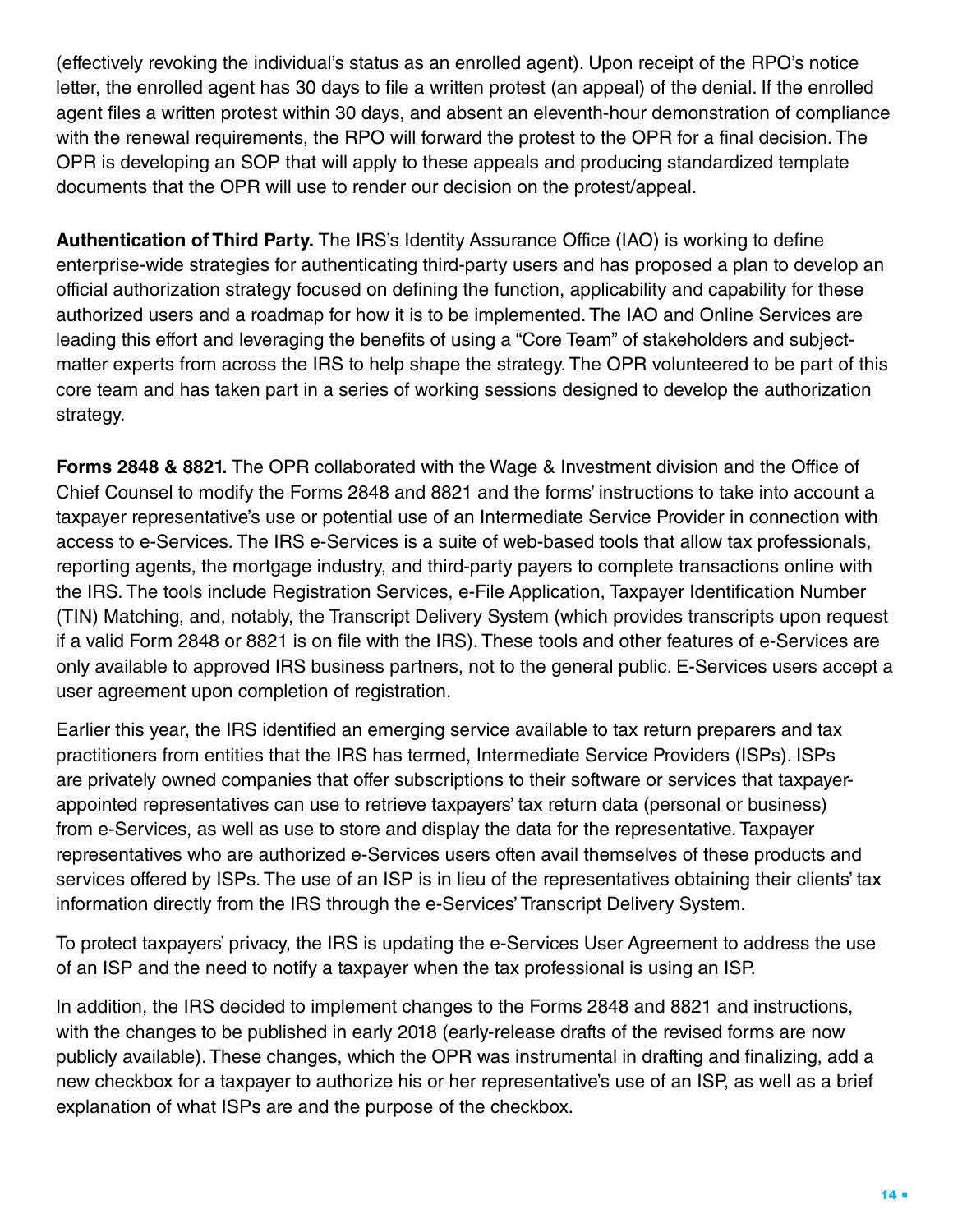**Case and Correspondence Management System.** The OPR extensively modified the CCMS workflow configuration to facilitate implementation of new business processes that are designed to accelerate and overall improve the OPR's intake phase and the selection of cases for opening and investigation. The new processes have enabled the OPR to efficiently make decisions on the disposition of over 700 disciplinary notices from State Boards of Accountancy and State Bars during FY 2017. As described in the discussion of the "Case Selection and Triage Process" earlier in this report, other types of referrals and complaints about practitioners are now assessed during intake by a team of OPR attorneys and a paralegal to determine jurisdiction and recommend opening or declining to open a case.

In addition, CCMS was modified to provide, as a new feature of the system, a follow-up reminder for use with a closed case that may require future investigation or action, dependent on external events (e.g., the conclusion of court proceedings).

**Strategic Plan.** In FY 2016, the OPR contracted a team of professional business consultants to lead the OPR through a comprehensive organizational assessment with a preliminary focus on what the OPR's mission performance and its workforce engagement would look like in their ideal state—i.e., a future-state vision of the OPR. Subsequently, the OPR developed a new Strategic Plan this fiscal year as a framework for (1) generating strategies to improve how the OPR performs its activities and set its priorities, (2) determining the appropriate courses of action to take, and (3) providing the roadmap that ultimately will lead to achieving the vision as a reality, while accomplishing the mission on a day-to-day basis. The key outcomes of the organizational assessment have been incorporated throughout the OPR Strategic Plan.

#### OUTREACH ACTIVITIES

The OPR continues to focus on educating tax professionals and enhancing their knowledge of relevant Circular 230 provisions, as well as educating IRS employees about the attributes of a quality, actionable referral to the OPR.

| <b>Event Type</b>                        | <b>Number of Events</b> | <b>Number of Attendees</b> |
|------------------------------------------|-------------------------|----------------------------|
| Internal Speaking Engagements            | 8                       | 250                        |
| <b>External Speaking Engagements</b>     | 19                      | 2,140                      |
| 2017 Nationwide Tax Forums               | 20                      | 10,528                     |
| <b>OPR Webinars</b>                      | З                       | 10,559                     |
| Tax Talk Today Webinar                   |                         | 1,200                      |
| <b>Stakeholder Liaison Presentations</b> | 16                      | 992                        |
| <b>Total FY 2017 Outreach</b>            |                         | 25,669                     |

#### **FY 2017 COMMUNICATIONS AND OUTREACH RESULTS**

**Outreach to Professional Organizations.** The OPR spoke at over 50 events or programs on a variety of topics and practice areas affected by Circular 230 during FY 2017. The Director delivered a presentation to the American Society of Appraisers on "How Due Diligence and Other Provisions of IRS Circular 230 Apply to Appraisers." This online program provided an overview of the history and content of substantive provisions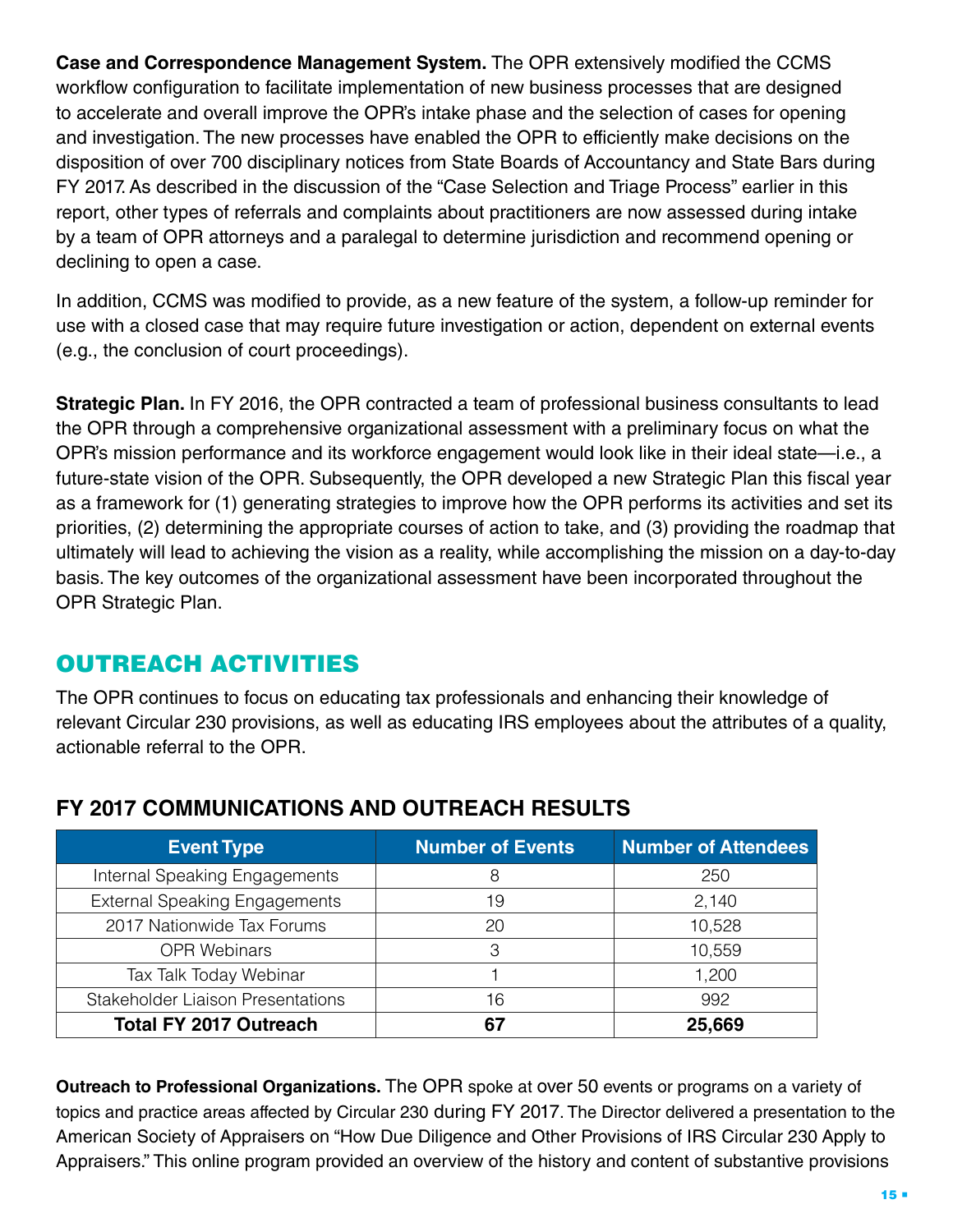applicable to appraisers found in the governing statute, 31 U.S.C. section 330, and in the implementing regulations (Circular 230). The program also explained how appraisers are impacted by the IRS standards for professional conduct prescribed in Circular 230. Several key questions were raised and answered, including:

- § What due-diligence obligations and other prominent provisions of Circular 230 apply to appraisers?
- Why might the OPR sanction an appraiser for certain misconduct?
- What sanctions can be imposed on appraisers, and how are instances of sanctions publicized?
- What is the difference between sanctions and Title 26 penalties?

The OPR also spoke to the CPA Academy in a presentation titled, "Circular 230 – Diligence and Competence," which reached almost 3,000 tax professionals. The presentation reviewed provisions of Circular 230 related to diligence and competence in tax practice, and included a discussion of core principles and their application in disciplinary matters considered by the OPR.

The OPR personnel also developed and delivered presentations to practitioner and other groups ranging from educational institutions to professional organizations of CPAs, enrolled agents, and lawyers.

**IRS Nationwide Tax Forums.** The IRS Nationwide Tax Forums continue to provide a valuable opportunity for the OPR to broadly disseminate its messages to the tax-professional community. The forums are always a large part of the OPR's external outreach and education during the year, reaching over 10,500 tax professionals who attended the two separate Circular 230 presentations, offered twice at each forum. The two programs were, "OPR Discipline- What You Need To Know" and "Keeping Up With Your Due Diligence." The presentations collectively addressed:

- Practitioner behavior that commonly results in discipline, from reprimand to disbarment;
- § A discussion of factors that drive the decision on whether to pursue discipline;
- How the OPR decides the level of appropriate discipline;
- Due diligence topics for tax professionals; and
- Applying Circular 230 to specific issues of significance in tax practice.

#### **OPR Webinar.** The OPR recorded a new webinar during FY 2017 titled: "The Office of Professional Responsibility: What You Need to Know About Practicing before the IRS."

#### The external webinar was broadcast in July, reaching over 7,300 tax professionals, and discussed:

- The regulations governing tax practice before the IRS (Circular 230, Rev. 6/2014) in general
- Due diligence obligations of tax professionals
- Overview of other key Circular 230 provisions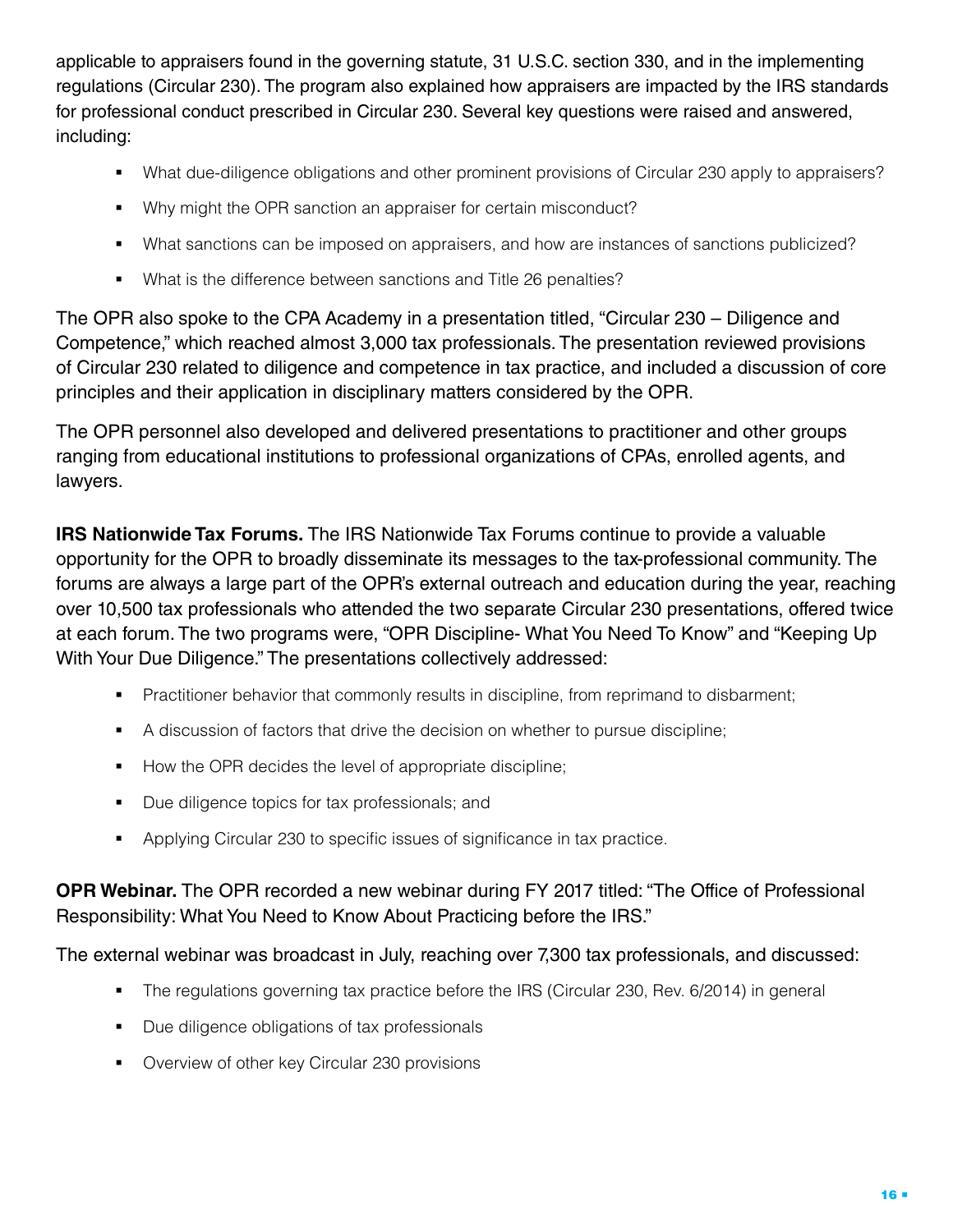- Practitioner responsibilities to their clients and to the tax administration system
- Best practices for all tax professionals
- Office of Professional Responsibility policies and procedures

The webinar is archived and available for viewing on the IRS video portal. The OPR will continue to rebroadcast the webinar every quarter that will include a live Q&A session with the Director.

**Tax Talk Today.** Director Whitlock participated as a panelist in a live webcast to 1,200 viewers during a Tax Talk Today broadcast titled, "Ethics & Standards for Practitioners – Circular 230 Review." The program in part invited the professional community to think about and propose changes that affect the rules governing practice before the IRS and explored the prospects for additional changes to Circular 230 beyond those finalized in June 2014. A focus of the program was on the role of the OPR in assuring that practitioners maintain the highest ethical standards. Panelists also focused on ethical issues most often faced by tax practitioners, the Internal Revenue Code penalties that may be imposed on practitioners, and the impact of preparer penalties on the conduct of a professional's practice on behalf of clients.

**Stakeholder Liaison Presentations.** SB/SE Stakeholder Liaison (SL) began delivering external presentations at tax-professional gatherings on behalf of the OPR. The OPR provided training to SL field personnel to ensure they had a clear understanding of the OPR and Circular 230, and would be capable of responding to questions that are not addressed in the materials provided by the OPR to SL. SL conducted these educational sessions using several PowerPoint presentations that the OPR tailored and provided for that purpose, along with a question-and-answer document to assist the SL presenters in preparing for and responding to anticipated or commonly asked questions. This fiscal year, SL delivered presentations to 16 groups and reached over 900 tax professionals.